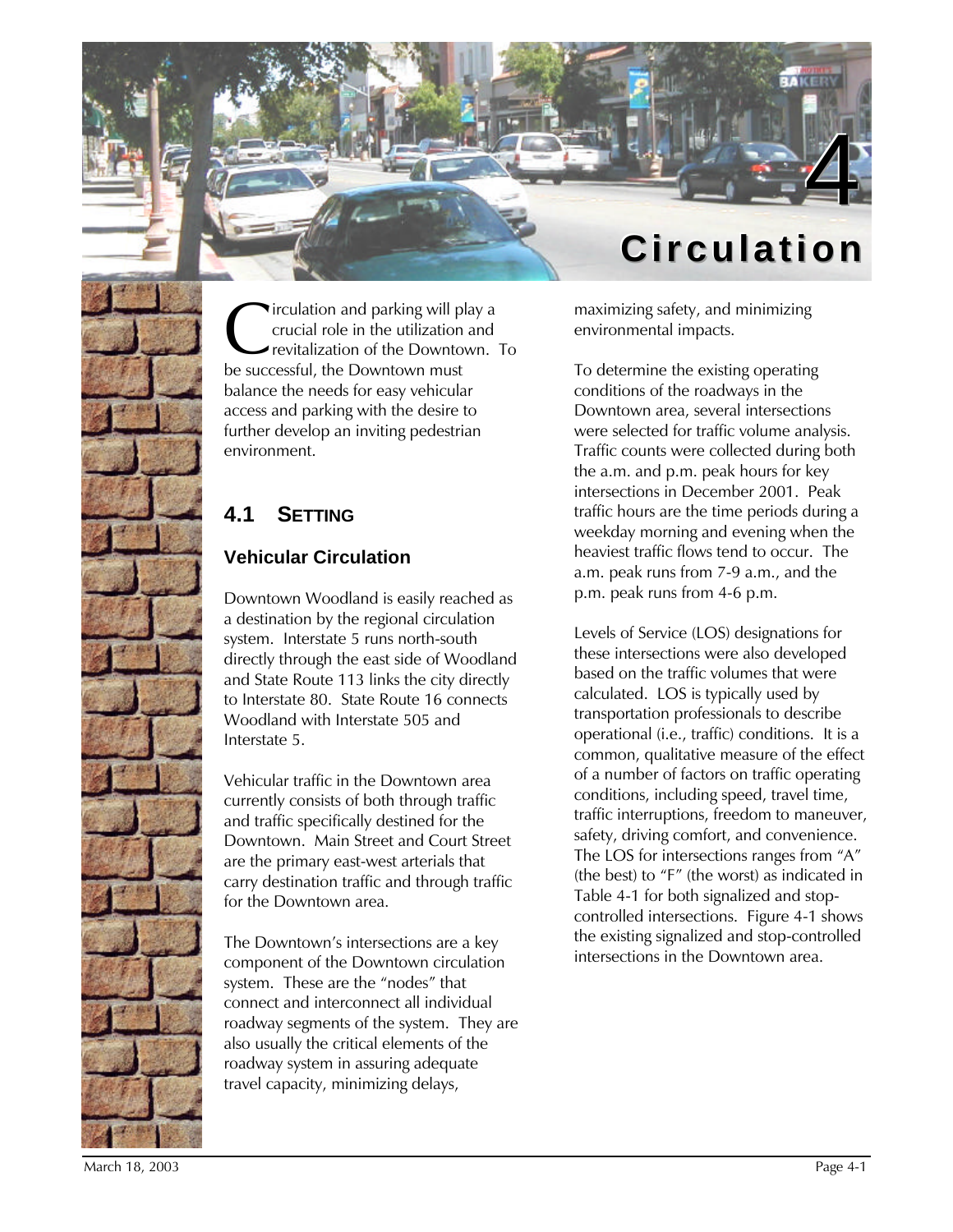#### **4. Circulation**



**Table 4-1. Levels of Service (LOS)**

| Level of                                                  |                                                     | <b>Average Control Delay</b> |  |  |  |  |
|-----------------------------------------------------------|-----------------------------------------------------|------------------------------|--|--|--|--|
| <b>Service</b>                                            | <b>Description</b>                                  | (seconds/vehicle)            |  |  |  |  |
| <b>Signalized Intersection Level of Service Criteria</b>  |                                                     |                              |  |  |  |  |
| A                                                         | Operations with very low delay occurring with       | Less than or equal to 10     |  |  |  |  |
|                                                           | favorable progression and/or short cycle length.    |                              |  |  |  |  |
| B                                                         | Operations with low delay occurring with good       | $>10$ to $20$                |  |  |  |  |
|                                                           | progression and/or short cycle lengths.             |                              |  |  |  |  |
| $\mathsf{C}$                                              | Operations with average delays resulting from       |                              |  |  |  |  |
|                                                           | fair progression and/or longer cycle lengths.       | $>20$ to $35$                |  |  |  |  |
|                                                           | Individual cycle failures begin to appear.          |                              |  |  |  |  |
| D                                                         | Operations with longer delays due to a              |                              |  |  |  |  |
|                                                           | combination of unfavorable progression, long        |                              |  |  |  |  |
|                                                           | cycle lengths, or high volume-to-capacity ratios.   | $>35$ to 55                  |  |  |  |  |
|                                                           | Many vehicles stop and individual cycle failures    |                              |  |  |  |  |
|                                                           | are noticeable.                                     |                              |  |  |  |  |
| $\mathsf E$                                               | Operations with high delay values indicating        |                              |  |  |  |  |
|                                                           | poor progression, long cycle lengths, and high      |                              |  |  |  |  |
|                                                           | volume-to-capacity ratios. Individual cycle         | $>55$ to 80                  |  |  |  |  |
|                                                           | failures are frequent occurrences. This is          |                              |  |  |  |  |
|                                                           | considered to be the limit of acceptable delay.     |                              |  |  |  |  |
| F                                                         | Operation with delays unacceptable to most          |                              |  |  |  |  |
|                                                           | drivers occurring due to over saturation, poor      | > 80                         |  |  |  |  |
|                                                           | progression, or very long cycle lengths.            |                              |  |  |  |  |
| <b>Stop-Controlled Approach Level of Service Criteria</b> |                                                     |                              |  |  |  |  |
| A                                                         | Little or no conflicting traffic.                   | Less than or equal to 10     |  |  |  |  |
| $\sf B$                                                   | The approach begins to notice absence of            | $>10$ to 15                  |  |  |  |  |
|                                                           | available gaps.                                     |                              |  |  |  |  |
| $\mathsf{C}$                                              | The approach begins experiencing delay for          | $>15$ to $25$                |  |  |  |  |
|                                                           | available gaps.                                     |                              |  |  |  |  |
| D                                                         | The approach experiences queuing due to a           | $>25$ to 35                  |  |  |  |  |
|                                                           | reduction in available gaps.                        |                              |  |  |  |  |
| E                                                         | Extensive queuing due to insufficient gaps.         | $>35$ to $50$                |  |  |  |  |
| F                                                         | Insufficient gaps of suitable size to allow traffic |                              |  |  |  |  |
|                                                           | demand to cross safely through a major traffic      | >50                          |  |  |  |  |
|                                                           | stream.                                             |                              |  |  |  |  |

City of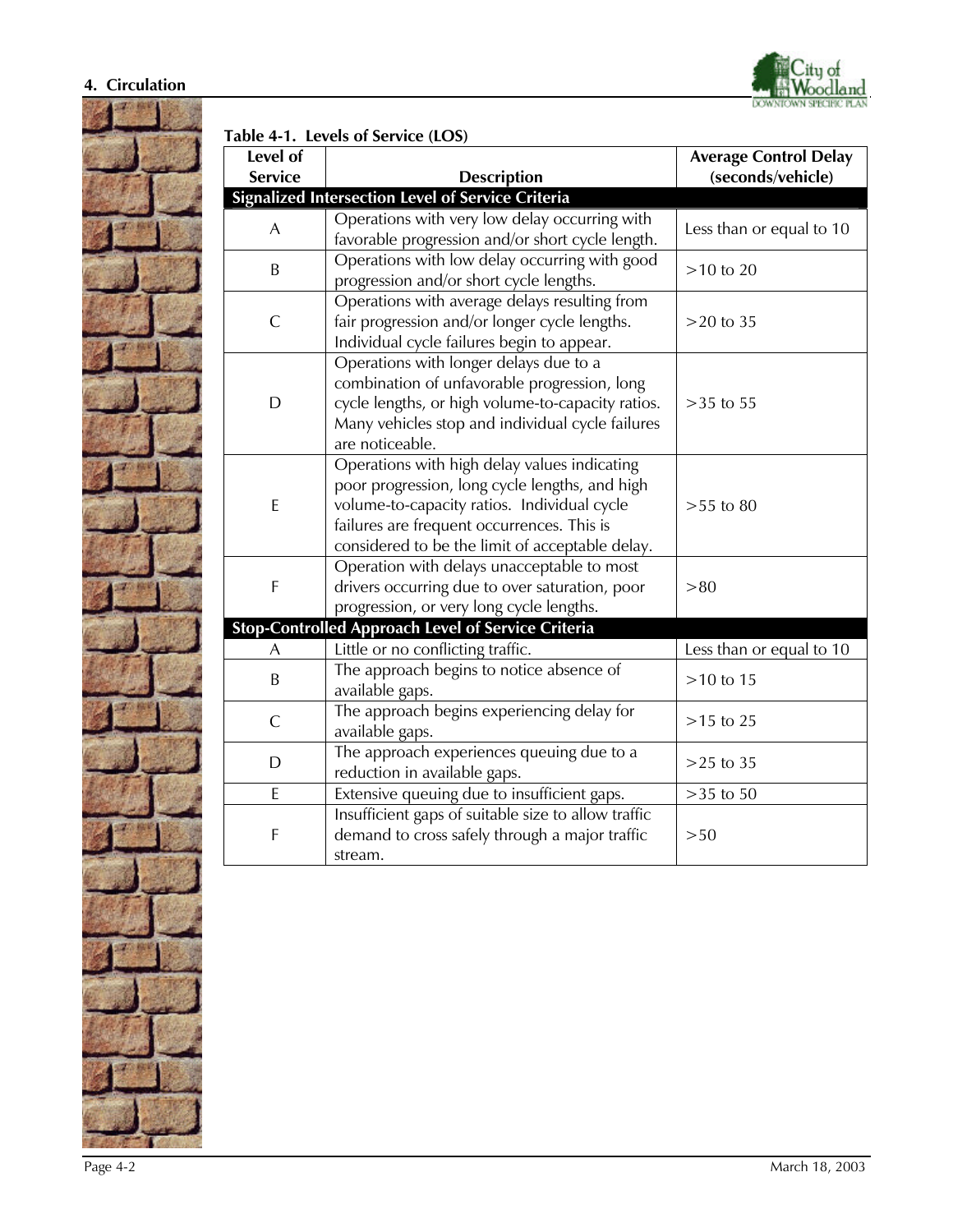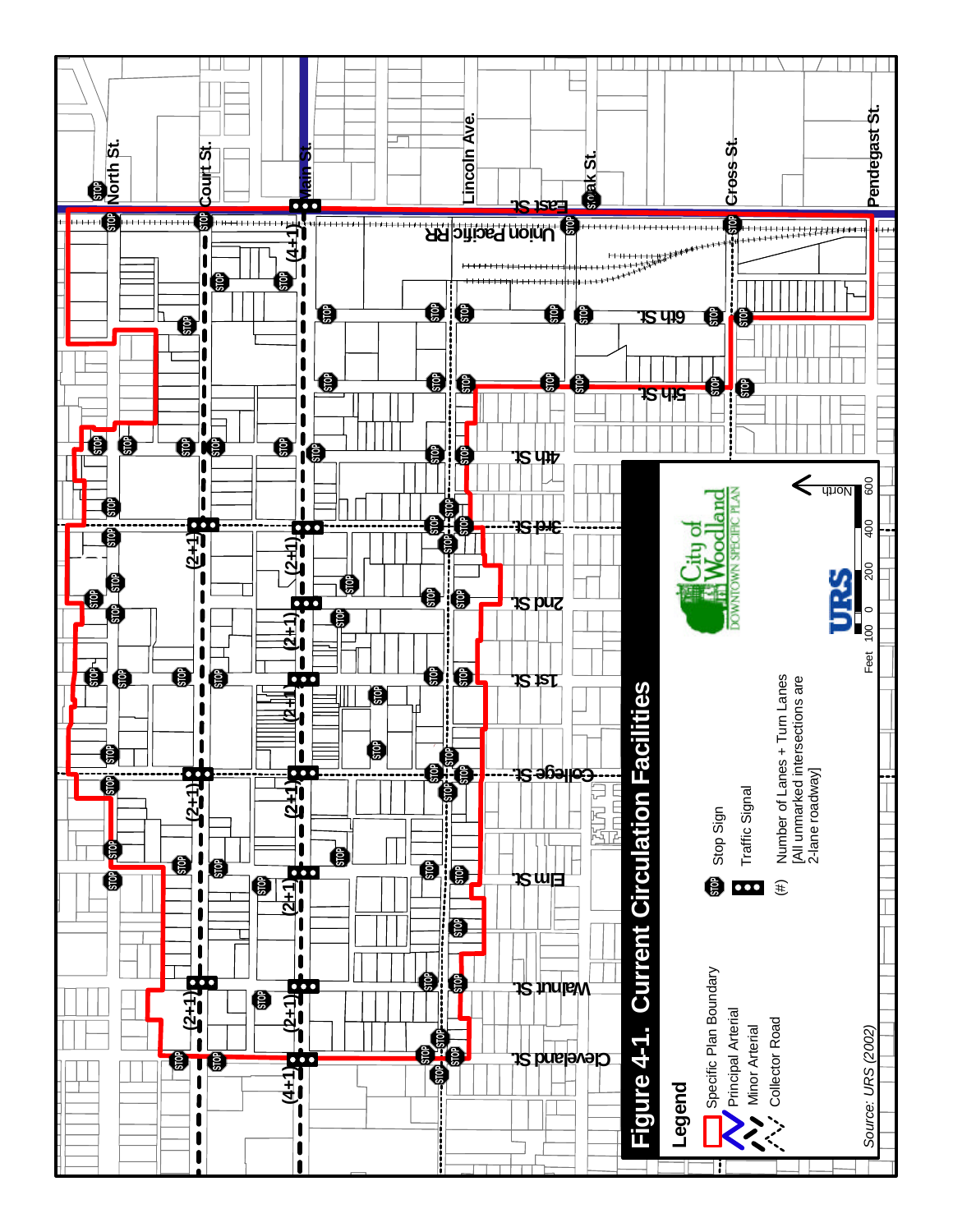



Table 4-2 indicates both the existing peak hour traffic volumes and LOS for each study intersection in the Downtown area. As revealed in the table, nearly all intersections operate at a LOS C or better with the exception of the intersection at Main and East Streets. This intersection operates at a LOS D during both peak hour periods.

Management Plan (DPMP) that encompasses the Downtown area. As part of the DPMP, a 15-block survey was conducted in 1999 that indicated that during peak weekday periods (2pm) overall parking occupancy in Downtown Woodland reaches 64 percent. During that same period, all of the off-street lots north of Main Street where most of the major employers are located are more

|                                 | <b>AM Traffic</b> | <b>PM Traffic</b> | Level of Service (LOS) |           |
|---------------------------------|-------------------|-------------------|------------------------|-----------|
| Roadway                         | <b>Volume</b>     | <b>Volume</b>     | <b>AM</b>              | <b>PM</b> |
| Lemon Avenue/East Street        | 1,092             | 1,360             | A                      | A         |
| Court Street/East Street        | 1475              | 1,762             | A                      | A         |
| Main Street/East Street         | 2,497             | 3,400             | D                      | D         |
| Oak Street/East Street          | 1,100             | 1,603             | A                      |           |
| <b>Cross Street/East Street</b> | 1,166             | 1,703             | A                      | B         |
| Main Street/6th Street          | 1,138             | 1,754             | A                      | A         |
| Main Street/5th Street          | 1,057             | 1,648             | A                      | A         |
| Court Street/3rd Street         | 1,052             | 1,241             | B                      |           |
| Main Street/3rd Street          | 1,331             | 1,952             | B                      | B         |
| Lincoln Avenue/3rd Street       | 1,264             | 804               | A                      | B         |
| Court Street/College Street     | 1,212             | 1,594             | B                      | B         |
| Main Street/College Street      | 1,196             | 1,840             | B                      | B         |
| Lincoln Avenue/College Street   | 903               | 1,071             | B                      |           |

#### **Table 4-2. Existing Traffic Volumes and Levels of Service (LOS)**

Generally all signalized and unsignalized intersections perform adequately during peak periods. Exceptions to this are some failing minor approaches at unsignalized intersections and delays caused by train movements.

## **Parking**

The existing parking supply in Downtown consists of both restricted and unrestricted on-street parking, and private and public off-street parking.

### **Downtown Parking Management Plan**

In November 2001, the City of Woodland prepared the Downtown Parking

than 85 percent occupied (according to the DPMP, a parking area is considered fully utilized when its occupancy rate is 85 percent of higher, and people typically begin to experience difficulty finding parking spaces when occupancy rates reach 80 percent). Some of the major employers in the Downtown include the Yolo County Administrative/State Court Facility, the City of Woodland, the U.S. Post Office and the Daily Democrat.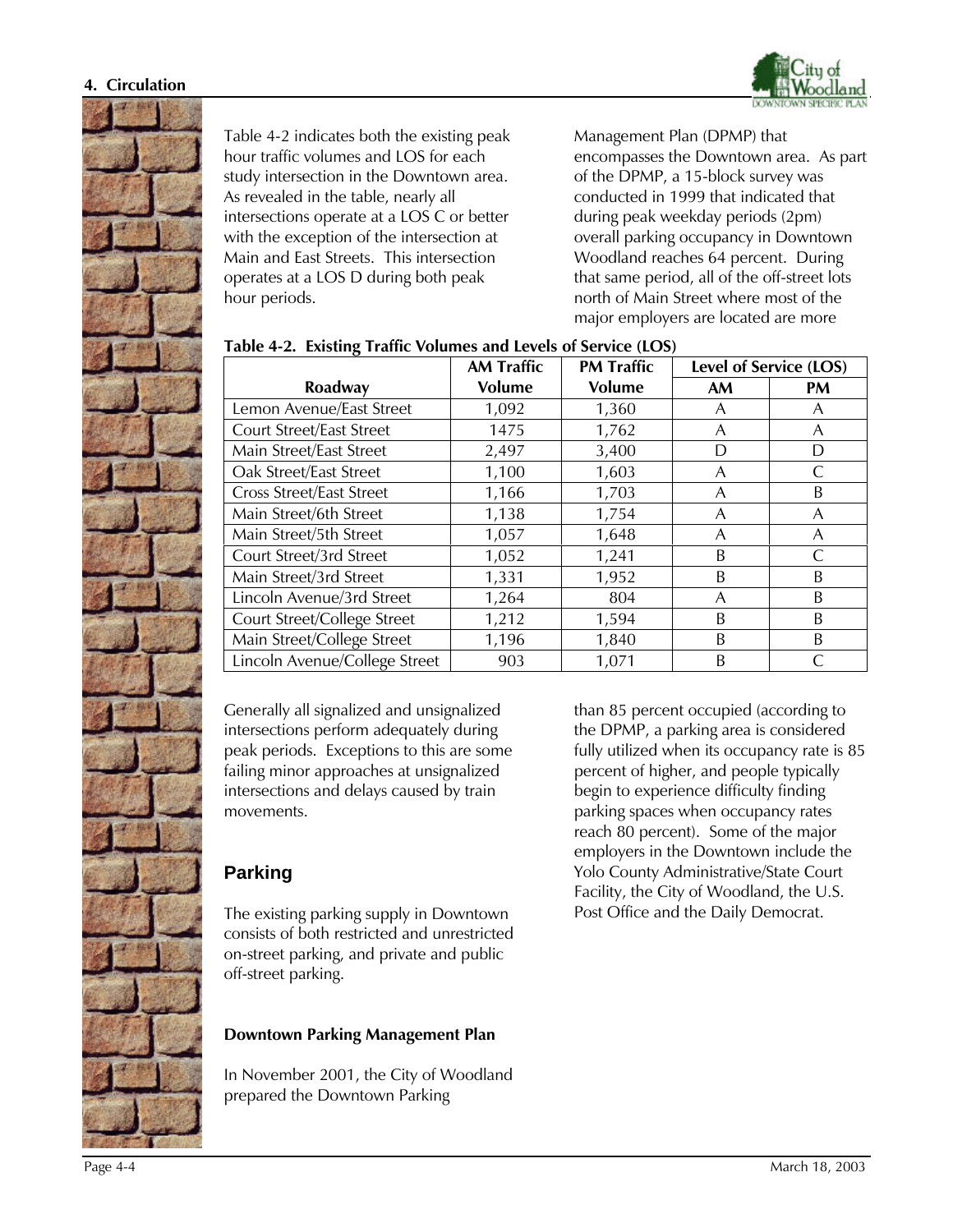

The overall goal of the DPMP is to effectively manage the use of the parking facilities in the Downtown area so that an adequate supply is available for retail patrons, visitors to government and private offices, and employees. This would be accomplished through the application of parking requirements for new development, parking time limits, user fees in public lots, and enforcement.

As shown in Figure 4-2, the DPMP area has been divided into five different individual zones. The zones are as follows:

- ß **Area 1**. Area 1 is the core area of the Downtown where public parking would be more heavily regulated initially. This area is bounded by Elm Street on the west, North Street on the north, Fifth Street on the east and Lincoln Avenue on the south.
- Area 2. Area 2 is a three-square block area west of the core where parking facilities could be constructed in the future and where public parking could be more heavily regulated as demand increases. This area is bounded by Walnut Street on the west, North Street on the north, Elm Street on the east, and Lincoln Avenue on the south.
- ß **Area 3**. Area 3 is an area that is mostly residential, and lies north of the core where residential permit parking may be implemented in the future as parking demand in the core increases. This area is bounded on the west by Walnut Street, on the north by Clover Street, on the east by East Street, and on the south by North Street.
- ß **Area 4.** Area 4 is a six-square block area east of the core where parking facilities could be constructed in the future, and where public parking

could be more heavily regulated as demand increases. This area is bounded by Fifth Street on the west, North Street on the north, East Street on the east and Lincoln Avenue on the south.

ß **Area 5**. Area 5 is an area that is mostly residential and lies north of the core. This is an area where residential permit parking may be implemented in the future as parking demand in the core increases. The area is bounded on the west by Walnut Street, on the north by Lincoln Avenue, on the east by East Street, and on the south by Oak Avenue.

In addition to showing the five parking zones, Figure 4-2 identifies the existing and proposed off-street parking lots. There are a total of 12 City-owned parking lots containing a total of 550 parking spaces, and two County parking lots containing a total of 254 parking spaces. The City also started work in the summer of 2002 on a new surface parking lot on the northwest corner of Court and College Streets.

Overall, additional parking improvements will be needed to accommodate future growth especially north of Main Street. Parking facilities should be located throughout the Downtown area, and be built when the need for parking exceeds the capabilities of the surface parking lots or parking structures, or when the surface lots are no longer economical.

There are a variety of ways to fund the needed parking improvements. A portion of the money can come from redevelopment funds and development fees. Mechanisms to obtain additional financing include the formation of an assessment district, in-lieu fees (when developers cannot provide necessary parking spaces), and parking fees.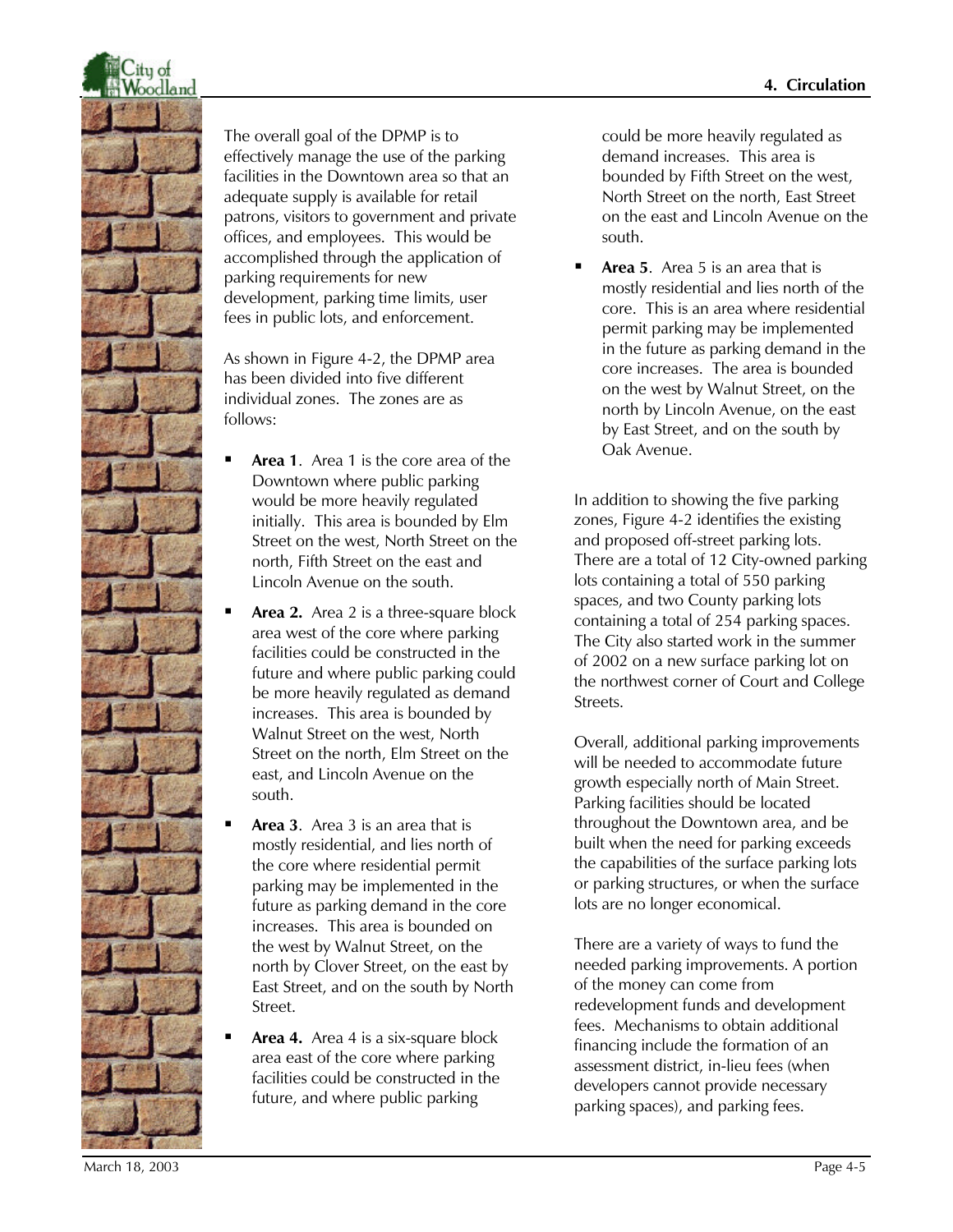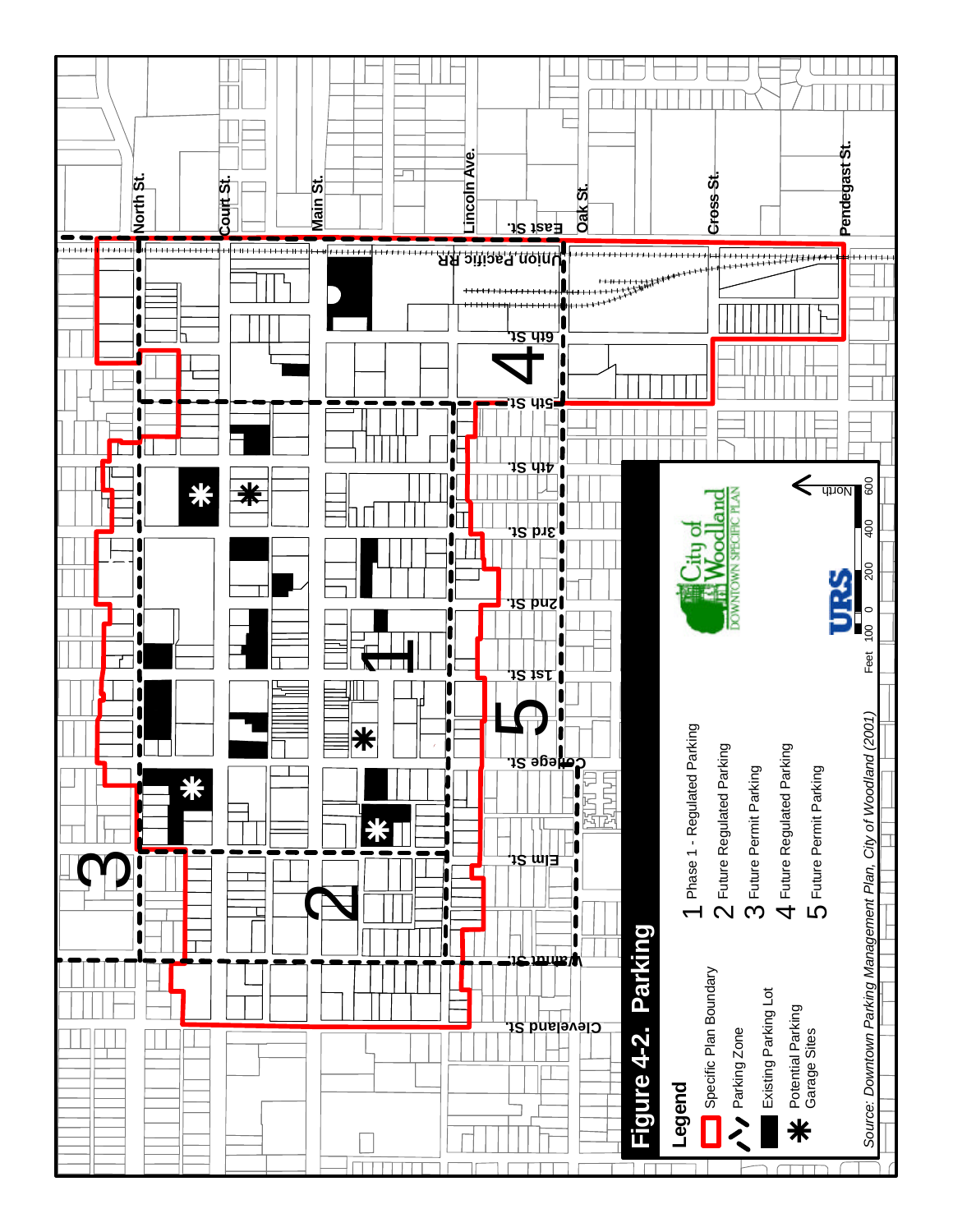

### **Pedestrian Circulation**

Since the success of the Downtown depends on its extensive use by pedestrians, the provision of comfortable, convenient and beautiful pathways are important. The improvements recommended in this Plan include an extensive streetscaping program and new pathways connecting existing and future parking areas to Main Street. The use of the alleys as pedestrian ways and alley entrances to Main Street businesses is also encouraged. Existing sidewalks are also recommended to be upgraded where needed, and to include handicap accessibility.

Promoting a safe walkable streetscape that is free of intrusions will encourage pedestrian use. Furthermore, establishing destinations within the Downtown will encourage greater pedestrian traffic.

# **Public Transit**

Public transit in the Downtown is provided by the Yolo County Transportation District (YCTD). The primary services of YCTD's Yolobus in Woodland include the following:

ß **Local Service.** Yolobus operates fixed-route service within Woodland. Routes 210 and 211 are loop routes on one-hour headways that operate from Road 98 to just west of Road 102 and provide access to major shopping centers, medical facilities, Downtown Woodland, Woodland High School, Yuba College, the public library, the County courthouse, and EDD/DMV. Route 210 operates in a counterclockwise loop while Route 211 operates in a clockwise loop. The local routes also include Route 242, which is a commuter service to U.C.

Davis that operates during the a.m. and p.m. peak hours.

- **Inter-City.** Yolobus offers hourly inter-city fixed-route service to Davis, West Sacramento, downtown Sacramento, and the Sacramento International Airport on Route 42. Although this route passes along East Street, this bus does not stop near Downtown Woodland.
- ß **Rural Service.** Fixed-route service is also available in the Downtown to the rural unincorporated communities of Capay, Esparto, Knights Landing, and Madison in Yolo County. Service to Capay, Esparto, and Madison is provided daily on Route 215. Knights Landing (Route 216) is served on Tuesdays and Fridays. These routes are scheduled to allow convenient transfers in Woodland to local Routes 210 and 211.
- ß **Express Service.** Route 45 offers a.m. and p.m. fixed-route service with limited stops for commuters between Woodland and Sacramento.
- ß **ADA Service.** Yolobus offers demandresponsive service in compliance with the Americans with Disabilities Act (ADA) requirements. In general, the ADA service includes a loop route from Woodland to Sacramento International Airport, Sacramento, West Sacramento, and Davis. Route deviation is also available in Winters and other rural areas.